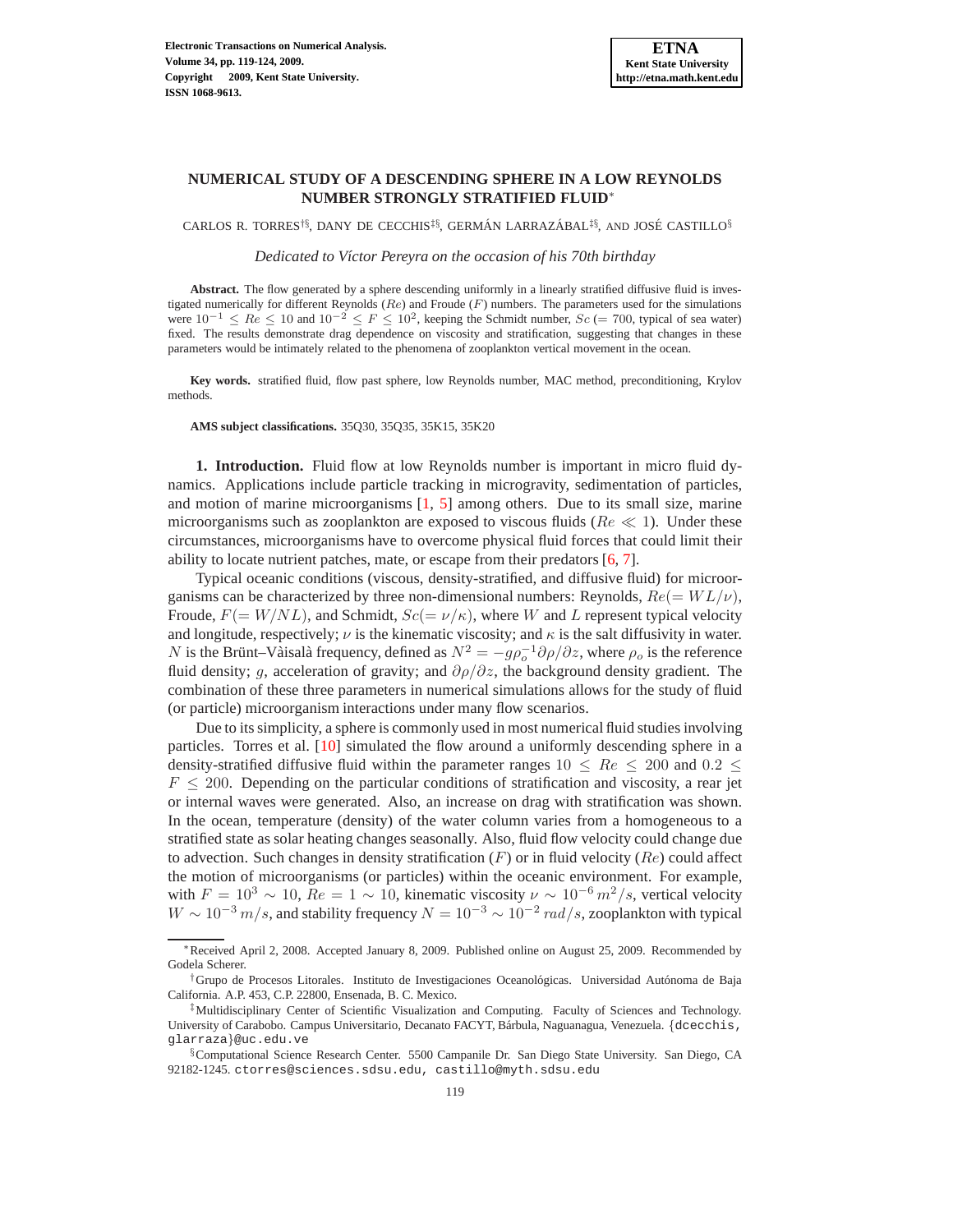### 120 C. TORRES, D. DE CECCHIS, G. LARRAZÁBAL AND J. CASTILLO

size,  $L = 10^{-3} \sim 10^{-2} m$ , would be exposed to anomously more drag than if they were in a homogeneous fluid, according to previous results [\[2,](#page-5-5) [10\]](#page-5-4).

In this paper, in order to elucidate the dependence of drag on stratification and viscosity of particles under oceanic conditions, a series of numerical experiments for a uniformly descending sphere in a linearly stratified diffusive fluid are conducted. The range of the parameters for the simulations are  $10^{-1} \leq Re \leq 10$  and  $10^{-2} \leq F \leq 10^{2}$ , keeping  $Sc = 700$ , typical of sea water) fixed. Previous numerical experiments with a similar setup were performed in the parameter ranges  $10 \leq Re \leq 200$  and  $0.2 \leq F \leq 200$ , using traditional SOR (Successive Over-relaxation) iterative method to solve the pressure equation [\(2.3\)](#page-1-0) [\[10,](#page-5-4) [11](#page-5-6)]. However, for the parameters range investigated here, an efficient implementation (see [\[3\]](#page-5-7)) of the GMRES (Generalized Minimal RESidual) method [\[9\]](#page-5-8), preconditioned by Incomplete LU factorization [\[8\]](#page-5-9), was found to be superior to the SOR method used previously in [\[10,](#page-5-4) [11](#page-5-6)], and it was incorporated in a new code as described in [\[4\]](#page-5-10). The improved version has been used in even more complicated flow situations (i.e., very low  $Re \sim 10^{-2}$  numbers and strong stratification) with excellent results when compared to laboratory experiments, as detailed in [\[12\]](#page-5-11).



<span id="page-1-1"></span>FIGURE 2.1. *A sketch of the numerical problem.*

**2. Governing equations.** We consider a sphere of radius *a* descending uniformly with velocity *W* in a linearly stratified diffusive fluid. This setup is equivalent to the case in which the sphere is fixed and the flow passes around it as shown in Figure [2.1.](#page-1-1) The set of nondimensional perturbed equations describing this problem has been given previously [\[10](#page-5-4), [11\]](#page-5-6):

<span id="page-1-0"></span>
$$
\frac{D\mathbf{u}}{Dt} = -\nabla p - \frac{1}{F^2} \rho \mathbf{j} + \frac{2}{Re} \nabla^2 \mathbf{u},\tag{2.1}
$$

$$
\frac{D\rho}{Dt} = w - 1 + \frac{2}{Sc}\nabla^2 \rho,\tag{2.2}
$$

$$
\nabla^2 p = -\frac{1}{F^2} \nabla \cdot (\rho \mathbf{j}) - \nabla \cdot [(\mathbf{u} \cdot \nabla) \mathbf{u}] + \frac{2}{Re} \nabla^2 D - \frac{\partial D}{\partial t},
$$
(2.3)

where  $\mathbf{u} = (u, w)$  is the velocity vector, p is the pressure,  $\rho$  is the perturbed density, j is the vertical unit vector, and the dimensionless numbers were defined previously. Equation [\(2.3\)](#page-1-0) substitutes the incompressibility condition and  $D(=\nabla \cdot \mathbf{u})$  represents the divergence of the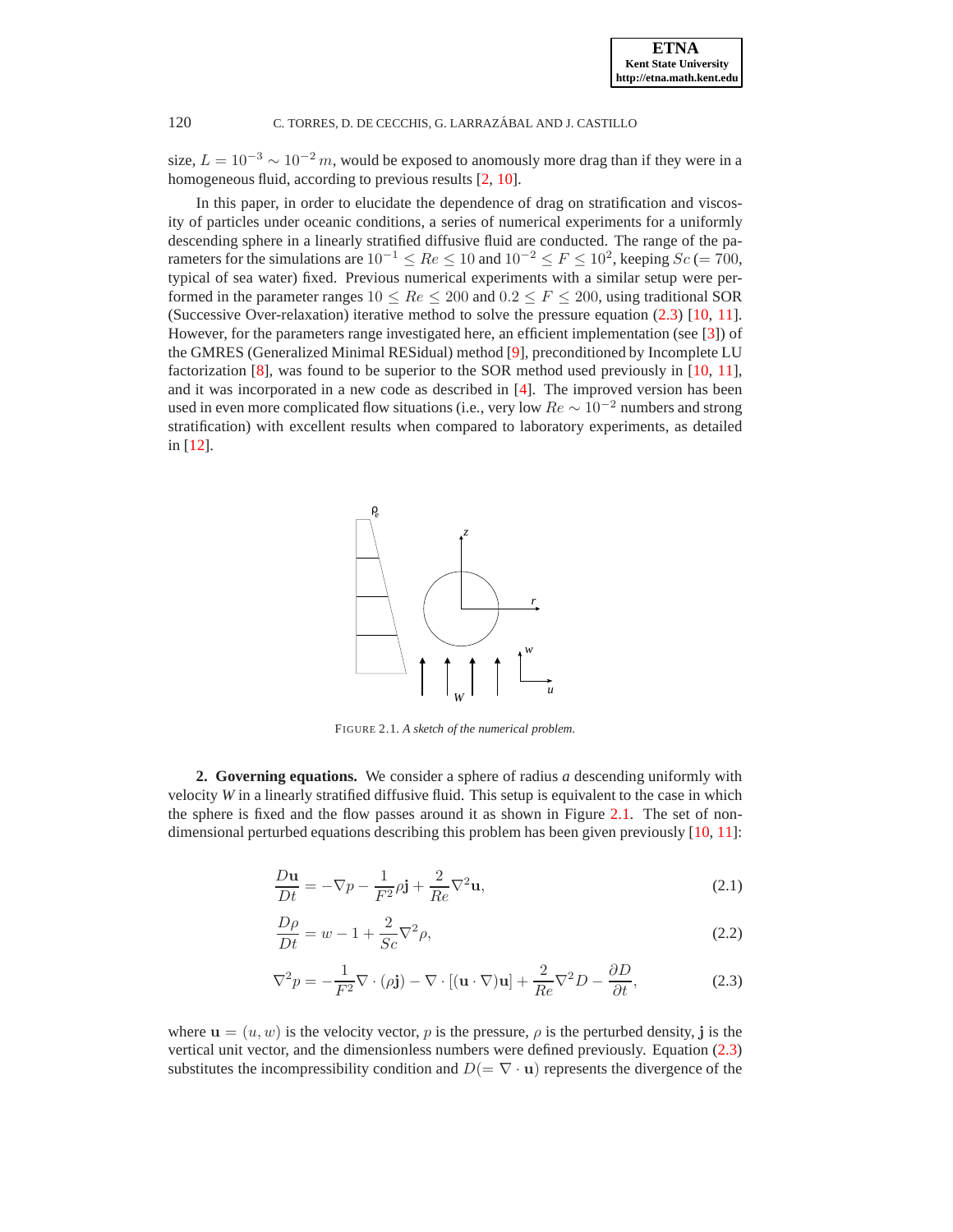#### DESCENDING SPHERE IN A LOW REYNOLDS NUMBER STRONGLY STRATIFIED FLUID 121

velocity. The dimensionless operators  $\nabla^2$  and  $\nabla$  are given by

$$
\nabla^2 = \frac{\partial^2}{\partial z^2} + r^{-1} \frac{\partial}{\partial r} \left( r \frac{\partial}{\partial r} \right),\tag{2.4}
$$

$$
\nabla = \left(\frac{\partial}{\partial z}\right)\mathbf{i} + \left(\frac{\partial}{\partial r}\right)\mathbf{j},\tag{2.5}
$$

with i and j as the unit vectors in the z and r directions respectively in a cylindrical coordinate system [\[10](#page-5-4)].

The form coefficient  $C_p$  and friction coefficient  $C_f$ , from which we can calculate the drag  $(C_d = C_p + C_f)$ , are given by

$$
C_p = \frac{1}{\frac{1}{2}\rho_o W^2 \pi a^2} \int_S (-p\delta_{i,j}) \, \mathbf{n}_j \, dS,
$$
\n(2.6)

$$
C_f = \frac{1}{\frac{1}{2}\rho_o W^2 \pi a^2} \int_S \mu \left(\frac{\partial u_i}{\partial x_j} + \frac{\partial u_j}{\partial x_i}\right) \mathbf{n}_j \, dS,\tag{2.7}
$$

where  $n<sub>j</sub>$  is the component of the unit vector normal to the sphere surface S and dS is the area element in the surface integral.

The set of equations  $(2.1)-(2.3)$  $(2.1)-(2.3)$  are transformed to curvilinear coordinates and solved subject to initial and boundary conditions using the finite-difference method. The boundary conditions are as follows: on solid boundaries the non-slip condition  $(u = 0)$  is used; and at the rear boundary, the flow is allowed to leave the computational domain and the condition  $\partial u/\partial z = 0$  is imposed. The boundary condition for the pressure is obtained from [\(2.1\)](#page-1-0) by setting the velocities to zero [\[10\]](#page-5-4). Far from the sphere  $\rho \to 0$ , while on the sphere surface, the no density flux condition is enforced, i.e.,

$$
\frac{\partial \rho}{\partial z} z + \frac{\partial \rho}{\partial r} r = z.
$$

The external boundary of the grid is elliptic with a size of 40 sphere diameters in the vertical direction and 20 sphere diameters in the horizontal direction. The grid consists of  $195 \times 91$  ( $\xi \times \eta$ ) mesh points in the  $(z, r)$ -space, with clustering of grid points on the sphere surface  $(\eta = 1)$  in such a way that the difference between grid point 24  $(\eta = 24)$  and grid point 1 is  $1 \times 10^{-3}$ . For  $Re = 200$  and  $Sc = 700$  the thickness of the boundary layer is  $\delta = 2.7 \times 10^{-3}$ , while for  $Re = 1$ ,  $\delta = 0.0378$ . Therefore, at least 20 grid points are available to resolve  $\delta$  for  $Re = 200$  and more than 20 for  $Re = 1$ . The smallest mesh size used is  $1 \times 10^{-5}$ . Figure [2.2](#page-3-0) shows the grid near the sphere in physical space.

The simulations are performed under different flow scenarios ( $10^{-1} < Re < 10$ ;  $10^{-2} \le$  $F \le 10^2$  and  $Sc = 700$ ) using an improved version [\[4](#page-5-10)] of a previous code [\[10](#page-5-4)]. The tolerance to attain the steady state solution for velocities and density calculations is set to 10<sup>−</sup><sup>4</sup> , while the pressure tolerance is set to  $10^{-13}$ . Typical time step for simulations are  $\Delta t = 0.0025$  or  $\Delta t = 10^{-4}$ . Nearly steady states are reached at dimensionless time  $t \sim 30$ .

**3. Discussion.** Figure [3.1](#page-3-1) depicts the change of flow pattern with Reynolds number as the sphere descends in a slightly stratified fluid ( $F = 200$ ). It is observed that there is no rear vortex (Figure [3.1a](#page-3-1)) and the isopycnals tend to open far from the sphere surface. This effect could be linked to the thickening of the boundary layer  $(\delta)$  with increasing viscosity  $(Re \rightarrow 0)$ , which for the Reynolds number of Figure [3.1](#page-3-1) (i.e.,  $Re = 0.8, 0.4$ , and 0.2) is  $\delta = 0.0423, 0.0598,$  and 0.0845, respectively.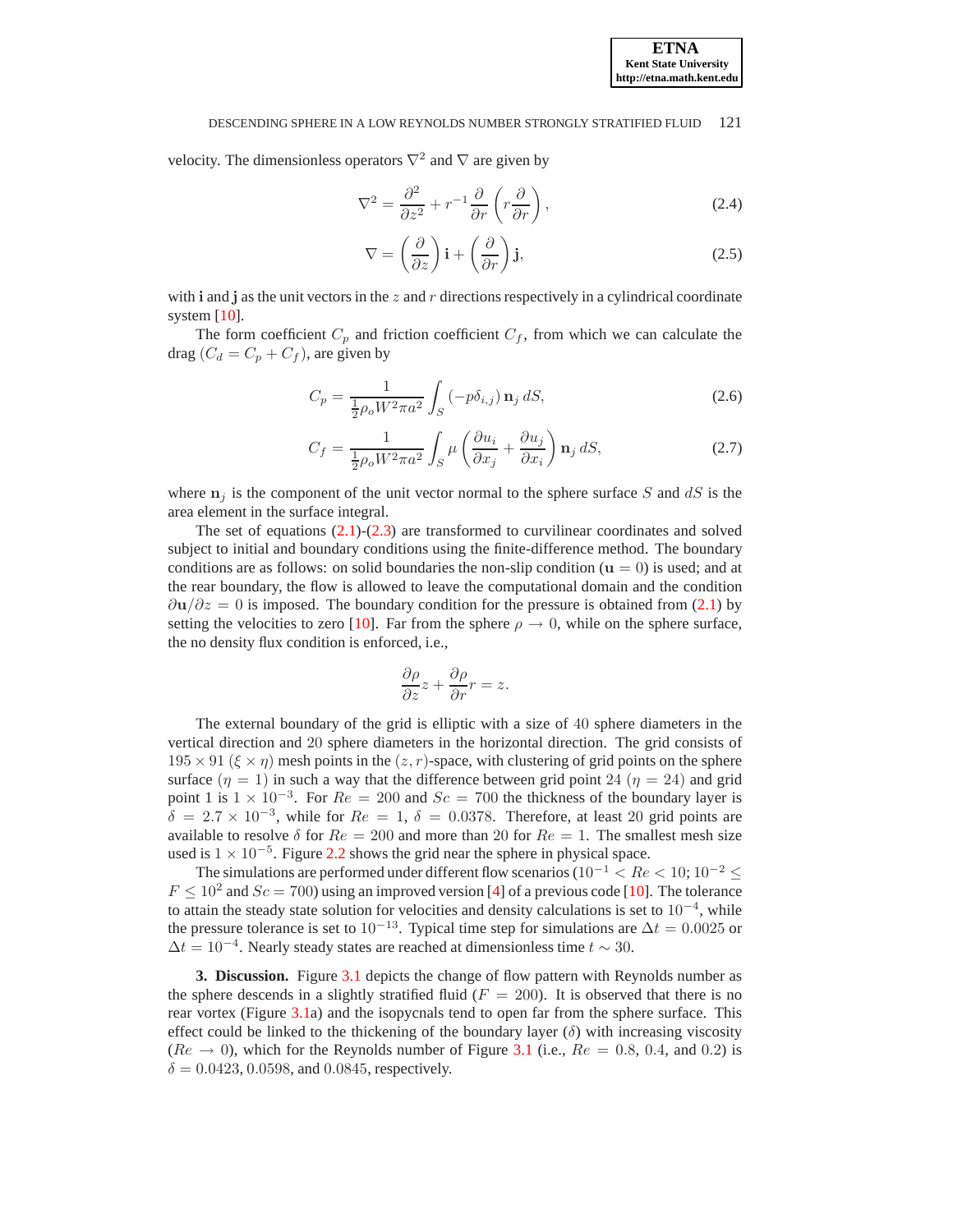## 122 C. TORRES, D. DE CECCHIS, G. LARRAZÁBAL AND J. CASTILLO



<span id="page-3-0"></span>FIGURE 2.2. *The grid near the sphere in physical space.*



<span id="page-3-1"></span>FIGURE 3.1. *Isopycnals for*  $F = 200$  *and various Re numbers. Contours are drawn for*  $\rho - z =$  $0, -2, -4, -6$ *. a)*  $Re = 0.8$ *, b)*  $Re = 0.4$ *, c)*  $Re = 0.2$ *.* 

Figure [3.2](#page-4-0) shows the typical change of flow pattern with stratification at low Reynolds number ( $Re = 1$ ). It is observed that the density surfaces tend to embrace the sphere as stratification becomes stronger ( $F \rightarrow 0$ , Figures [3.2b](#page-4-0) and [3.2c](#page-4-0)). When stratification is very weak ( $F = 200$ , Figure [3.2a](#page-4-0)), the flow pattern is almost identical to that of homogeneous fluid, and the drag coefficient agrees very well with those reported in the literature.

Figures [3.1](#page-3-1) and [3.2](#page-4-0) also show that a number of density contours disappear on the sphere surface. That is a result of the addition of diffusion in the density boundary layer (equation [\(2.2\)](#page-1-0)), which prevents isopycnals from piling up in front of the sphere. This mechanism was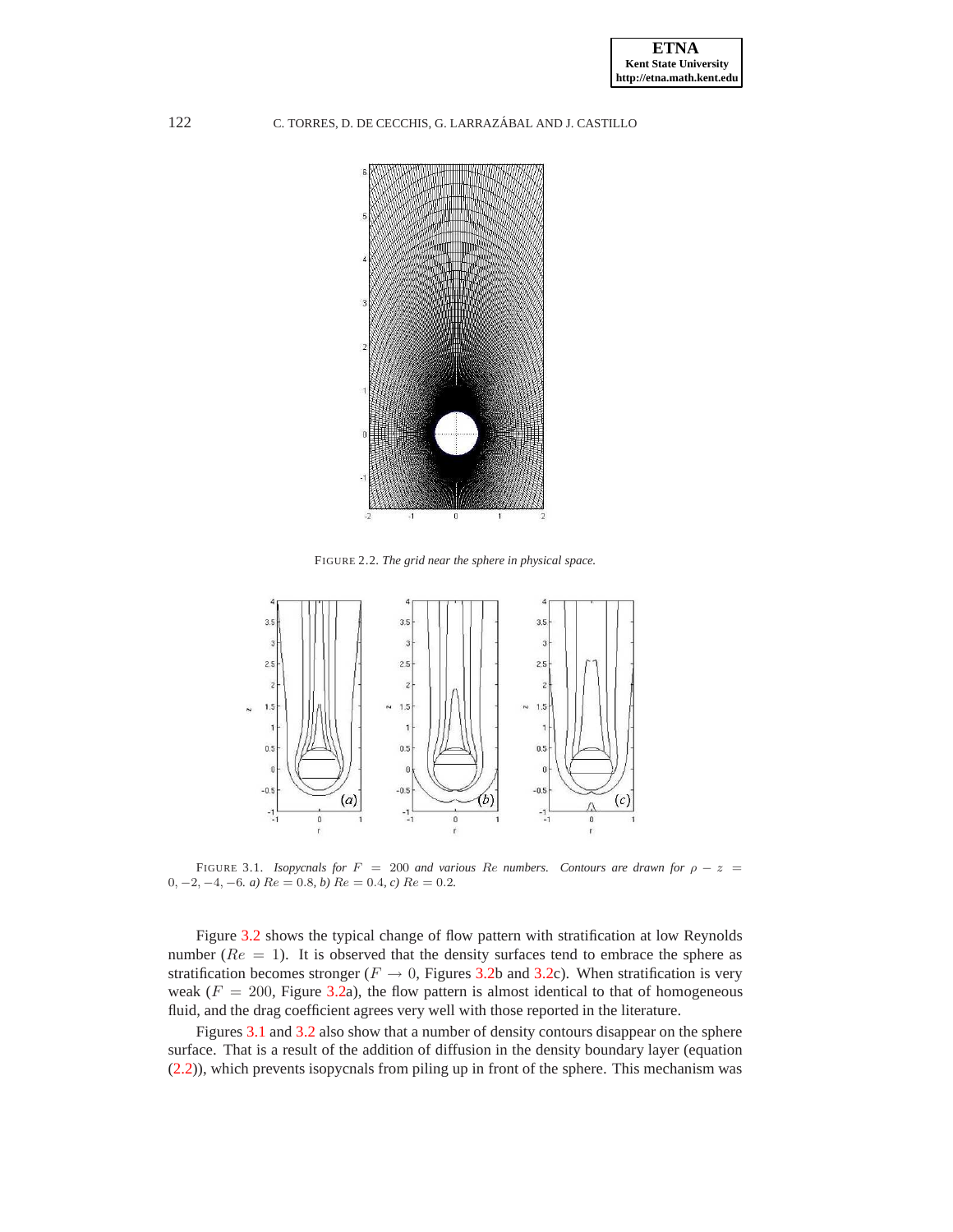

#### DESCENDING SPHERE IN A LOW REYNOLDS NUMBER STRONGLY STRATIFIED FLUID 123



FIGURE 3.2. *Isopycnals for*  $Re = 1$  *and various* F *numbers. Contours are drawn for*  $\rho - z = 0, -2, -4, -6$ *. a*)  $F = 200$ , *b*)  $F = 1$ , *c*)  $F = 0.6$ .

<span id="page-4-0"></span>

<span id="page-4-1"></span>FIGURE 3.3. *Dependence of total drag coefficient*  $C_d$  *on* Re and  $1/F$ *. Unstratified*  $C_d$  *values for other* Re *numbers (small boxes) are included for reference.*

discussed in detail in [\[10\]](#page-5-4).

The dependence of  $C_d$  on the Reynolds and the inverse of the Froude number are shown in Figure [3.3.](#page-4-1) There is an increasing total drag  $(C_d)$  with increasing stratification  $(F \to 0)$ and viscosity ( $Re \rightarrow 0$ ). For example,  $C_d = 4.54$  ( $Re = 10$ ), which is about five times larger than  $C_d = 0.8$  of the unstratified total drag for  $Re = 200$ . The mechanisms of drag increase at these flow conditions have been attributed to the rearward movement of the separation point and the subsequent change in the pressure and shear stress distributions, as discussed in Torres et al. [\[10\]](#page-5-4). A comparison of the values of the  $C_p$  and  $C_f$  coefficients in this study shows that more of the total drag coefficient  $(C_d)$  comes from  $C_f$  than from  $C_p$ .

The rapid increase of drag for  $F > 1$  may be important for small organisms such as zooplankton with regard to searching for food or escaping from their predators. Under strong